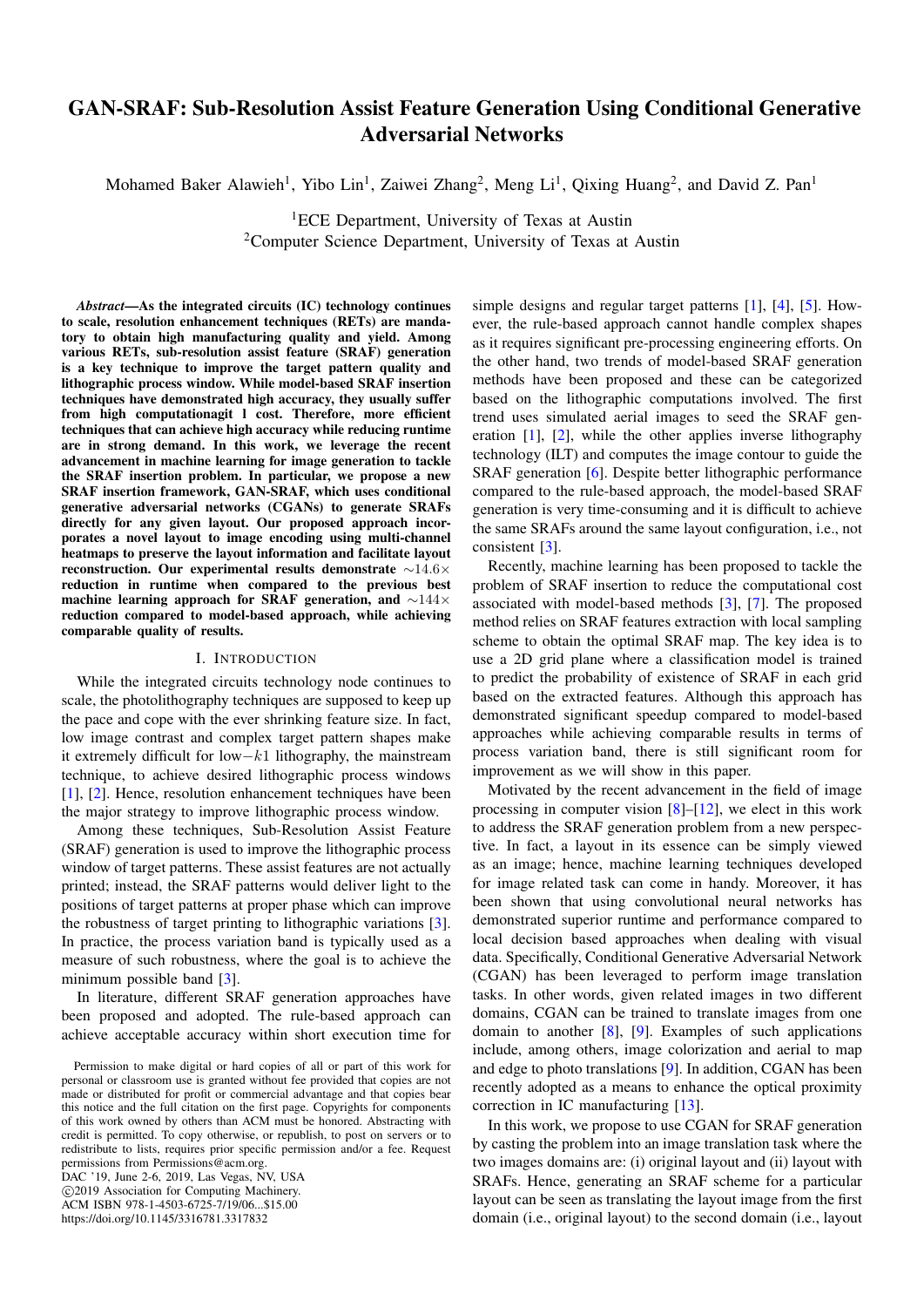with SRAFs). Towards this end, layout files are mapped into images in a novel encoding scheme that captures the layout details. This scheme incorporates a multi-channel heatmap encoding of different layout objects into different layers of an image [\[14\]](#page-5-11)–[\[17\]](#page-5-12). Additionally, this encoding is accompanied by a fast GPU-accelerated decoding scheme to recover layout schemes from images generated by CGAN. With our proposed encoding/decoding framework, a CGAN is trained to generate layouts with SRAF inserted using a labeled data set. Once trained, the CGAN can take an original layout image as an input and generate a new image with SRAFs inserted. These generated images can be eventually get mapped back to layout files.

In this SRAF generation framework, our main contributions are summarized as follows:

- A conditional generative adversarial network is used for the first time for SRAF generation.
- We cast the SRAF generation problem as an image-toimage translation task where the layout is translated from its *original* domain to *layout with SRAFs* domain.
- A novel multi-channel heatmap encoding/decoding scheme is used to map layouts to images suitable for CGAN training while preserving the layout details.
- Our proposed framework achieves ∼14.6× speed-up with comparable lithographic performance when compared with state-of-art machine learning based approach and ∼144× speed-up over the model-based approach in commercial tool Mentor/Calibre [\[3\]](#page-5-2) while achieving comparable results.

The remainder of this paper is organized as follows. In Section [II](#page-1-0) we review the technical background and then present the proposed approach in Section [III.](#page-1-1) Section [IV](#page-3-0) presents numerical results demonstrating the efficacy of our method, and conclusions are presented in Section [V.](#page-5-13)

#### II. PROBLEM FORMULATION

<span id="page-1-0"></span>The objective of the SRAF generation framework is to insert SRAFs on any given layout in a manner that mimics the SRAF scheme generated from model-based techniques. Practically, the input is a layout clip with target patterns only as shown in Fig. [1a,](#page-1-2) and the expected output is a new layout clip similar to the one shown in Fig. [1b](#page-1-3) where SRAFs are generated to aid the printing of target patterns. In other words, the objective is to train a CGAN to translate images from the target domain,  $D_{Trgt}$ , (Fig. [1a\)](#page-1-2) to the SRAF domain,  $D_{SRAF}$ , (Fig. [1b\)](#page-1-3).

In the training phase, each training sample consists of a pair of images representing the original layout in  $D_{Trd}$  and its corresponding layout in  $D_{SRAF}$ . Based on the training data, the CGAN model is trained to map images from  $D_{Trat}$ to  $D_{SRAF}$ . Then, the trained model can be used to generate SRAFs from layouts with target patterns. However, two challenges should be addressed here. The first is that proper image encoding/decoding is needed to aid the CGAN training scheme. Secondly, the generated SRAF scheme may violate some of the manufacturing rules; hence, a post-processing step is needed to generate a final layout with SRAFs while abiding by the specified rules.

To evaluate our proposed SRAF generation method, we use two metrics to assess the performance of the mask optimization results: (i) process variation (PV) band and (ii)

<span id="page-1-4"></span><span id="page-1-3"></span><span id="page-1-2"></span>

Fig. 1 SRAF generation task can be cast as an image translation problem where layout with target contacts [\(a\)](#page-1-2) are translated to ones with SRAF generated [\(b\)](#page-1-3) .

edge placement error (EPE). These metrics are defined in a way analogous to the definitions used in [\[3\]](#page-5-2).

# III. SRAF INSERTION USING CGAN

#### <span id="page-1-5"></span><span id="page-1-1"></span>*A. Data Preparation using Heatmap Encoding*

As shown in Fig [1,](#page-1-4) the layouts from both domains  $D_{Trdt}$ and  $D_{SRAF}$  can be treated directly as images. However, this direct image representation is not suitable for the SRAF generation using CGAN because the expected output cannot be directly mapped to layout files due to two major limitations. First, the trained CGAN is not guaranteed to generate 'clean' rectangular shapes for the SRAFs. In practice, images generated from generative adversarial networks (GANs) tend to be blurry and GANs exhibit inherent limitation in detecting sharp edges [\[12\]](#page-5-8). In addition, and even under the assumption that the CGAN model can generate sharp-edged rectangles for the SRAFs, extracting the SRAF information from the image to be mapped back to the layout file can be prohibitively expensive. Such mapping requires obtaining both SRAF locations and sizes from the image generated by the CGAN model. Hence, the direct image representation similar to that shown is Fig. [1](#page-1-4) is ill-equipped for SRAF generation using CGAN.

With this in mind, we propose using a special encoding scheme, typically used in keypoint estimation  $[14]$ – $[17]$ , that can overcome the aforementioned limitations. The proposed scheme is based on multi-channel heatmaps which associates each object type with one channel in the image [\[16\]](#page-5-14), [\[17\]](#page-5-12). Specifically, a multi-channel image is a simple representation where the number of channels is equal to that of the object types in the problem. On each particular channel, the first step is to obtain the locations of its corresponding objects in the original image. Next, a Gaussian noise circle is centered at the obtained locations on the channel [\[16\]](#page-5-14), [\[17\]](#page-5-12).

To elaborate on this, we consider the example shown in Fig. [2](#page-2-0) where an original layout is shown in Fig. [2a](#page-2-1) and the multichannel heatmap representation is shown in Fig. [2b.](#page-2-2) In this example, we limit the number of channels to 3 to visualize the encoded representation through a red-green-blue (RGB) image. These three types are : (i) target patterns (in red), (ii) horizontal SRAFs (in green) and (ii) vertical SRAFs (in blue). Similar encoding can be done for images in  $D_{Trd}$  where only one non-empty channel contains the target patterns.

The representation shown in Fig. [2](#page-2-0) has two main advantages. First, learning sharp edges, which is a hard task in GANs, is not needed. Instead, training-friendly Guassian objects are used to encode the objects in the original image. Secondly, and most importantly, with this representation the images generated by the CGAN model can be easily mapped back to layout files. In practice, since each channel represents a well-defined type of SRAFs, it suffices to detect the location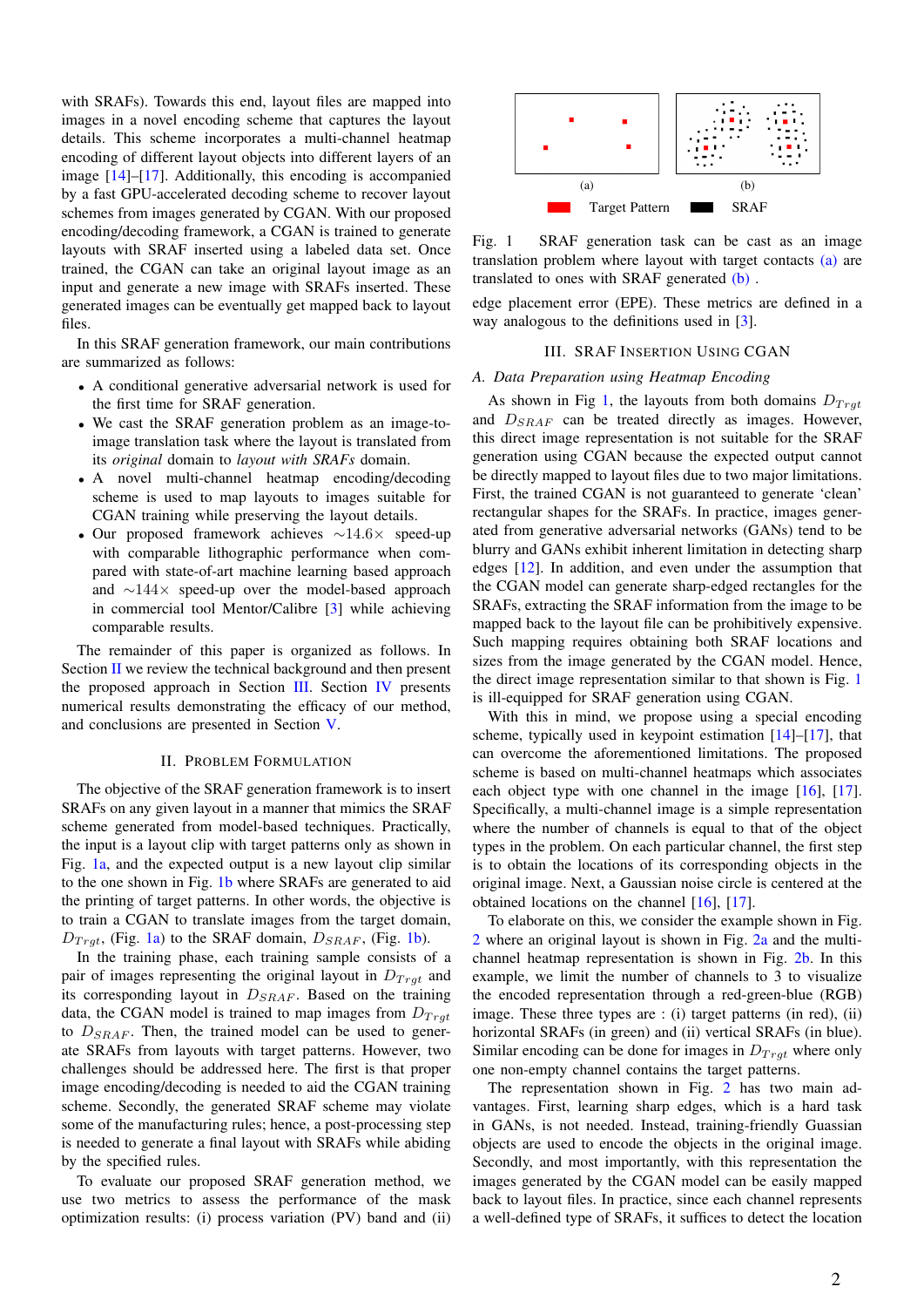<span id="page-2-2"></span><span id="page-2-1"></span><span id="page-2-0"></span>

Fig. 2 The multi-channel heatmaps encoding process is demonstrated where [\(a\)](#page-2-1) shows an original layout representation and [\(b\)](#page-2-2) shows the encoded representation.

of excitations in the channel to get the locations of SRAFs of this particular type in the layout file.

Therefore, prior to the CGAN training step, images in the training set are all encoded into multi-channel heatmap representation. In such mapping, the number of channels is equal to  $M + 1$  where M is the number of SRAF types and one additional channel is used to encode the target patterns.

#### *B. CGAN Training*

In their essence, GANs were proposed as generative models that learn a mapping from a random noise vector  $z$  to output image y,  $G : z \rightarrow y$  [\[11\]](#page-5-15). Later, different versions of GANs, tailored towards specific domain and applications, were proposed. Among those are the CGANs which, in contrast with original GANs, learn a mapping from an observed image x and random noise vector z, to y,  $G: \{x, z\} \rightarrow y$ . As in the case of most GAN structure, the architecture of a CGAN is composed of two main components: the *generator* and the *discriminator*. The generator G is trained to produce images in  $D_{SRAF}$ , based on an input image in  $D_{Trgt}$ , that cannot be distinguished from "real" images by an adversarially trained discriminator, D, which is trained to do as well as possible at detecting the generator "fakes". The overview of the training procedure is described in Fig. [3](#page-2-3) [\[8\]](#page-5-7), [\[9\]](#page-5-9). In this work we adopt the CGAN structure proposed in [\[9\]](#page-5-9) for the image translation task.

Mathematically, the loss function used for training the CGAN can be given as [\[8\]](#page-5-7), [\[9\]](#page-5-9):

<span id="page-2-4"></span>
$$
\mathcal{L}_{CGAN}(G, D) = \mathbb{E}_{x,y}[\log D(x,y)]
$$
  
+ 
$$
\mathbb{E}_{x,z}[\log (1 - D(x, G(x,z)))]
$$
 (1)  
+ 
$$
\lambda_{L1} \mathbb{E}_{x,z,y}[||y - G(x,z)||_1].
$$

In [\(1\)](#page-2-4), the first two terms represent the traditional GAN loss function where  $G$  tries to minimize the objective against an adversarial D that tries to maximize it  $[8]$ ,  $[9]$ ,  $[11]$ . The third term in the equation affects only the generator whose objective is, not only to fool the discriminator, but also to generate images close to the ground truth. Here,  $L_1$ −norm is used because it encourages less blurring when compared to  $L_2$ −norm [\[9\]](#page-5-9).

Hence, the optimal Generator can be obtained by solving for the following objective:

$$
G^* = \arg\min_G \max_D \mathcal{L}_{CGAN}(G, D). \tag{2}
$$

In practice, experiments shown in [\[9\]](#page-5-9), [\[18\]](#page-5-16) have demonstrated that the noise  $z$  is typically ignored by the generator. Hence, noise is instead introduced through dropout on several layers of the generator in both the training and inference stages.

In the next subsections, the details of both the generator and discriminator used in image to image translation CGAN are

<span id="page-2-3"></span>

Fig. 3 An overview of the CGAN functionality is shown.

<span id="page-2-5"></span>

| Layer             | Output<br>Dimension | Channels |
|-------------------|---------------------|----------|
| Input             | 256x256             | 3        |
| Conv1             | 128x128             | 64       |
| Conv2             | 64x64               | 128      |
| Conv3             | 32x32               | 256      |
| Conv4             | 16x16               | 512      |
| Conv5             | 8x8                 | 512      |
| Conv <sub>6</sub> | 4x4                 | 512      |
| Conv7             | 2x2                 | 512      |
| Conv8             | 1x1                 | 512      |

| Layer | Output    | Channels |
|-------|-----------|----------|
|       | Dimension |          |
| Input | 256x256   | 6        |
| Conv1 | 128x128   | 64       |
| Conv2 | 64x64     | 128      |
| Conv3 | 32x32     | 256      |
| Conv4 | 16x16     | 512      |
| FC.   |           |          |
|       |           | $\sim$   |

TABLE I The details of the encoder network in the generator are presented.

TABLE II The details of the discriminator network are presented.

shown in addition to the training and inference process. These implementations are adapted from the deep convolutional generative adversarial networks framework proposed in [\[19\]](#page-5-17).

*1) Generator:* The conventional generator in a GAN is basically an encoder-decoder scheme where the input is passed through a series of layers that progressively downsample the input (i.e, encoding), until a bottleneck layer, at which point the process is reversed (i.e, decoding) [\[8\]](#page-5-7), [\[9\]](#page-5-9), [\[11\]](#page-5-15), [\[19\]](#page-5-17). This process is shown in Fig. [2a](#page-2-1) where the gray (white) layers form the encoder (decoder) respectively.

For image translation tasks using CGAN, a significant amount of information is shared between the input and the output, and it would be desirable to shuttle this information directly across the net without passing through the bottleneck layer. Towards this goal, skip connections are added following the general shape of a U-Net [\[9\]](#page-5-9), [\[20\]](#page-5-18). As shown in Fig. [2a,](#page-2-1) skip connections are added between each layer  $i$  and layer  $L - i$ , by simply concatenating all channels at layer i with those at layer  $L - i$ , where L is the total number of layers.

Table [I](#page-2-5) lists the characteristics of the layers in the encoder [\[9\]](#page-5-9). In all convolutions layers (Conv1-8),  $(5 \times 5)$  filters are used with stride 2, and leaky relu is used as an activation function [\[8\]](#page-5-7), [\[9\]](#page-5-9), [\[19\]](#page-5-17). On the other hand, the decoder is simply a mirrored image of the encoder with deconvolutional layers replacing the convolutional layers.

*2) Discriminator:* Practically, the discriminator is a convolutional neural network whose objective is to classify "fake" and "real" images. Hence, its structure differs from that of the generator. Table [II](#page-2-5) summarizes the different layers of the discriminator which constitutes of 4 convolutional layers (Conv1-4) and one fully connected layer (FC) whose output is the binary classification results [\[9\]](#page-5-9). Similar to the generator, all convolutional filters are of size  $(5 \times 5)$  with stride 2.

*3) CGAN Training and Inference:* Training a CGAN model follows the typical procedure used for training GAN with mini-batch Stochastic Gradient Descent (SGD) and Adam solver [\[11\]](#page-5-15), [\[21\]](#page-5-19). The training alternates between one gradient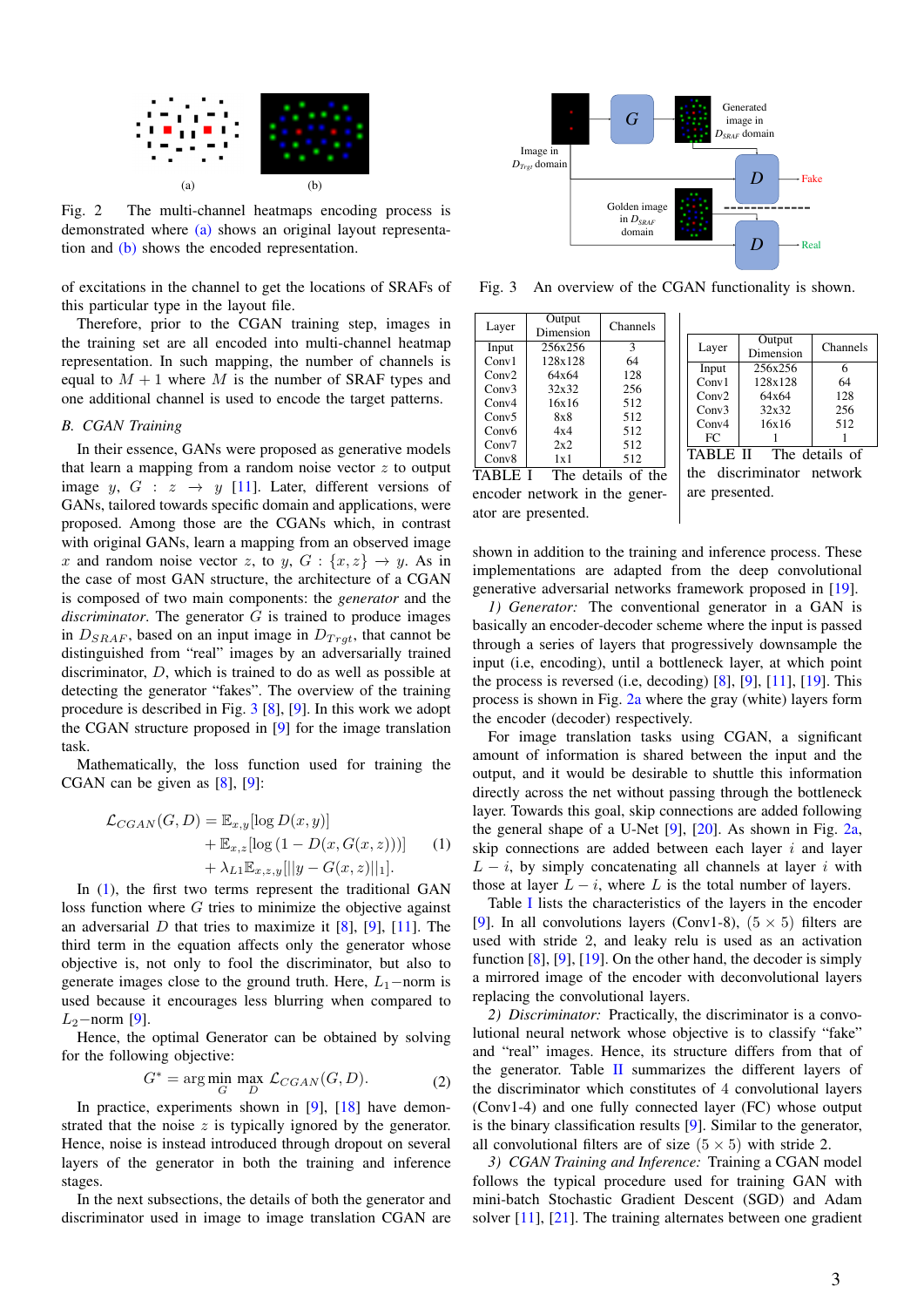<span id="page-3-1"></span>

<span id="page-3-2"></span>Fig. 4 Two generator network schemes are shown: [\(a\)](#page-3-1) shows the conventional approach while  $(b)$  shows the Unet scheme with skips [\[9\]](#page-5-9), [\[20\]](#page-5-18)

descent step on the discriminator, and then one step on the generator. During inference, the generator net is used in the same manner as during the training phase. Indeed, the dropout steps introduced in the layers of the decoder are also used during the inference time. Moreover, batch normalization is applied using the statistics of the test batch where a batch size of 4 is used for the SRAF generation task.

# *C. CGAN Results Decoding: Heatmap to Layout*

The output of the CGAN for SRAF generation is a layout image in a multi-channel heatmap representation as in the example of Fig. [2b.](#page-2-2) Hence, a decoding step is required to extract the SRAF information from the encoded image. Here, it is important to note that the choice of the encoding scheme was made with this SRAF extraction task in mind. The objective of this step is to extract both the types (i.e, sizes) and locations of the SRAF to be generated on the layout. As described in Section [III-A,](#page-1-5) the SRAF scheme in encoded such that each channel of the image contains one type of SRAFs. Hence, for each channel, it suffices to get the locations of excitations on the heatmap to get locations of the SRAFs of a particular type. Therefore, the task reduces to detecting the excitations on each channel.

Towards the goal of parsing the heatmap, we start from conventional methods used in parsing heatmaps in the field of keypoint estimation [\[14\]](#page-5-11), then tailor these methods to the SRAF generation task at hand. Knowing that the encoding scheme uses a Gaussian circle centered at each keypoint location, it is expected that the exact SRAF location possess the highest magnitude compared to its neighbors. Therefore, on each channel, a fixed size window is swept over all nonzero pixels on the map where the value of the center pixel is compared to that of all other pixels in the window. The center pixel is considered an SRAF location only if it possess the highest magnitude among all pixels in the window. This step constitutes the core of the decoding procedure. In addition, two filtering stages are used to reduce the effect of noise and false alarms.

In the first step, and before performing the window sweeping operation, the image generated from the CGAN is passed through a filtering stage with a fixed threshold that sets all pixels with values below the threshold to zero. This step helps reduce the effect of noise present in the generated image. On the other hand, a checking step accompanies the core window screening step mentioned above to discard *isolated* pixels. In other words, if a single pixel in a window has a non-zero value, it is more likely a noise pixel than a legit SRAF location. This is mainly because SRAF locations are expected to be encoded through a Gaussian circle, not a single pixel excitation. When the center pixel in a window possess the highest value compared to other pixels, the number of its immediate non-zero neighbors is examined. If a majority of the neighboring pixels are non-zeros, the pixel is considered a legitimate SRAF; otherwise, the pixel is considered an *isolated* pixel and hence a false alarm.

<span id="page-3-3"></span>Algorithm 1 CGAN Results Decoding

| <b>Require:</b> An image I with dimensions $(N \times N \times M)$ , a widow |
|------------------------------------------------------------------------------|
| size w, $\epsilon_1$ and $\epsilon_2$                                        |
| 1: Initialize $\{\Omega_m \leftarrow \emptyset : m = 1, 2, \dots, M\}$       |
| 2: Set all pixels less than $\epsilon_1$ in I to 0                           |
| 3: for $m = 1, 2, , M$ do                                                    |
| <b>for</b> $i = w, w + 1, , N - w$ <b>do</b><br>4:                           |
| <b>for</b> $j = w, w + 1, , N - w$ <b>do</b><br>5:                           |
| if $I_{i,j,m} > 0$ and $nnz(I_{i\mp 1,j\mp 1,m}) > \epsilon_2$ then<br>6:    |
| if $I_{i,j,m} = \max I_{i \mp w, j \mp w, m}$ then<br>7:                     |
| $\Omega_m \leftarrow \Omega_m \cup (i, j)$<br>8:                             |
| end if<br>9:                                                                 |
| end if<br>10:                                                                |
| end for<br>11:                                                               |
| end for<br>12:                                                               |
| $13:$ end for                                                                |
| 14: <b>return</b> $\{\Omega_m : m = 1, 2, , M\}.$                            |
|                                                                              |

The decoding scheme is summarized in Algorithm [1.](#page-3-3) The input is a multi-channel heatmap encoded image I generated from the CGAN model with the channel carrying the target pattern dropped. Algorithm [1](#page-3-3) also requires the size of the scanning window as an input in addition to the two threshold values  $\epsilon_1$  and  $\epsilon_2$  that are used for the filtering stage and the neighborhood check respectively. As a first step, thresholding is done using  $\epsilon_1$  (line 2). Next, for each channel in the image, all pixels are scanned, and at each location three conditions are checked: (i) if the value of the pixel is nonzero, (ii) if the number of its non-zero (nnz) neighbors is greater than  $\epsilon_2$  (line 6) and if its value is the maximum in the window (line 7). If all three conditions are satisfied at a particular  $(i, j, m)$  location, the coordinates  $(i, j)$  are added to  $\Omega_m$ . The Algorithm returns the sets  $\{\Omega_m : m = 1, \ldots, M\}$ , where each set  $\Omega_m$  contains the locations of SRAFs of type  $m$ . These sets contain all necessary information to generate a layout clip similar to the one in Fig. [2a.](#page-2-1) In practice, Algorithm [1](#page-3-3) can be significantly accelerated with massive parallelization, since each pixel can be checked independently. Therefore, we develop a custom CUDA accelerator for this process and integrate it to GAN-SRAF.

#### <span id="page-3-4"></span>*D. Post Processing*

The decoding procedure in Algorithm [1](#page-3-3) generates a properly formatted layout clip. However, this clip is not guaranteed to follow all SRAF manufacturing rules such as minimum spacing [\[3\]](#page-5-2). Hence, a final legalization step is employed to ensure that all design rules are satisfied. In this work, we adopt the same greedy simplification scheme proposed in [\[3\]](#page-5-2) to accommodate the mask manufacturing rules.

#### IV. EXPERIMENTAL RESULTS

#### <span id="page-3-0"></span>*A. Data Description and CGAN Training*

To train the CGAN model, a training dataset containing 1620 layout clips is used. From each clip, two images are created using the multi-channel heatmap encoding presented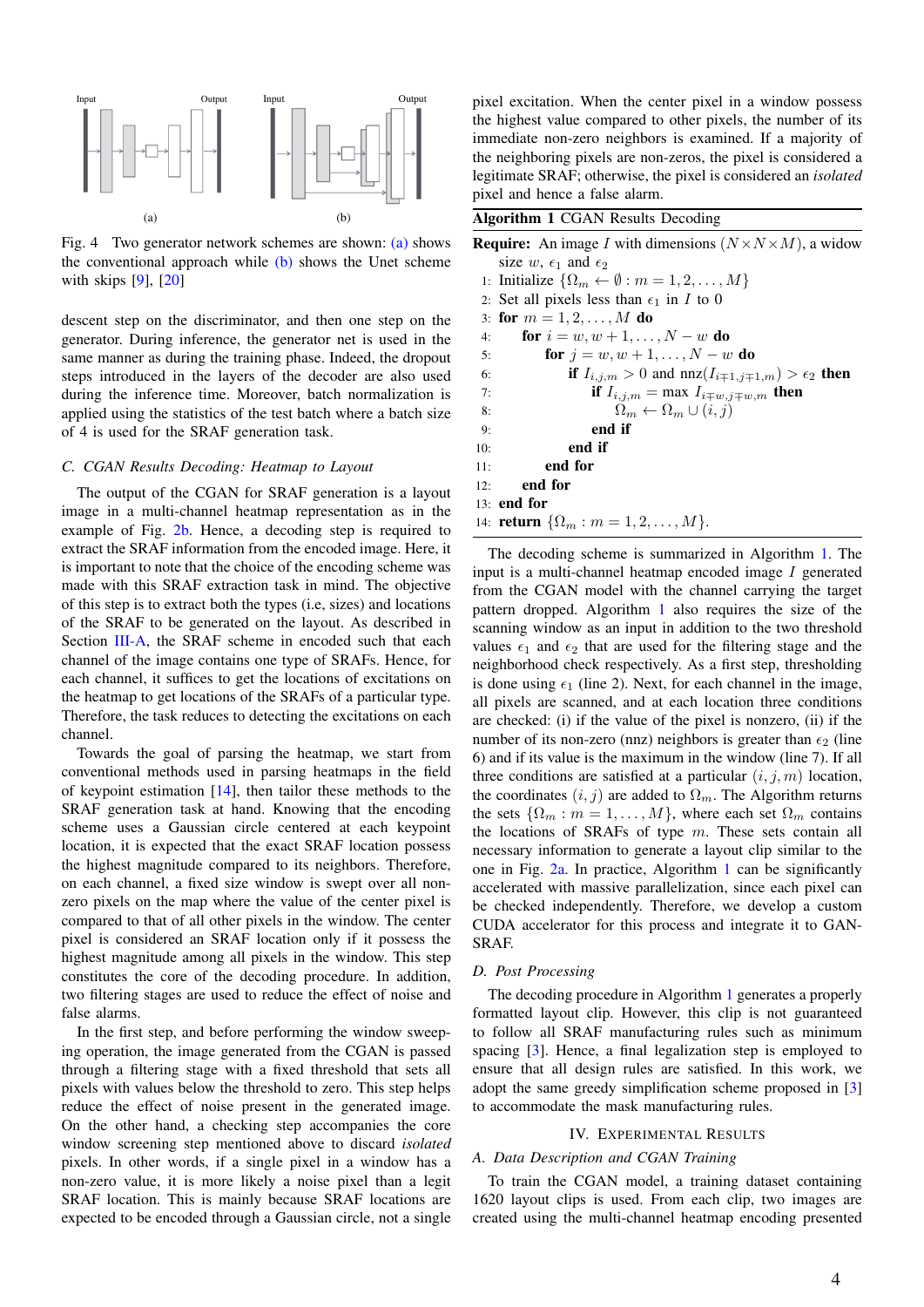<span id="page-4-0"></span>

Fig. 5 The distribution of SRAF sizes in the dataset is shown.

<span id="page-4-1"></span>

| Parameter        | Learning<br>rate | $\beta_{ADAM}$ | # of epochs                              | Batch size | $\lambda_{L1}$<br>in $(1)$ |
|------------------|------------------|----------------|------------------------------------------|------------|----------------------------|
| value            | 0.0002           | 0.5            | 100                                      |            | 100                        |
| <b>TABLE III</b> |                  |                | A summary of CGAN training parameters is |            |                            |

shown.

in Section [III-A.](#page-1-5) The first image is in  $D_T$ , where only target patterns are present, while the second is in  $D<sub>S</sub>$  where both target patterns and SRAFs are present. The SRAFs in the layout clips are generated using model-based SRAF generation in Mentor/Calibre with the same setup as [\[3\]](#page-5-2) and are considered the golden solution when training the CGAN model. This setup corresponds to memory design and is used for contact generation. In practice, it matches closely intels 14nm process (for P1272-CPU) with minimum spacing and minimum width for contacts set to 70nm (pitch=140nm).

It is shown in Fig. [5](#page-4-0) that a few SRAF shapes have significantly higher frequency than the remaining ones. In fact, SRAFs with sizes (0.04, 0.09), (0.09, 0.04), and (0.04, 0.04) are evidently dominant. Therefore, assigning a separate channel to encode each of the total 101 unique shapes will be too expensive and of small return. Hence, it makes more sense to map all shapes to a small set of categories based on the most dominant ones. By examining the distribution in Fig. [5,](#page-4-0) three major categories can be intuitively obtained based on the three dominant shapes.

However, keeping in mind that the target contact will occupy one channel in the image, we desire to restrict the SRAF types to two for the evident reason that a 3-channel image can be easily visualized. In fact, we observe that even with only  $(0.04, 0.09)$  and  $(0.09, 0.04)$  SRAF shapes, the final SRAF solutions after post-processing could still contain SRAFs of size  $(0.04, 0.04)$  to satisfy the mask constraints. Hence, we choose to map SRAFs in the layout clips to two types (shapes) only: (i)  $(0.09, 0.04)$  and (ii)  $(0.04, 0.09)$ . All other shapes are mapped to one of these values based on their similarity. For the square patterns, they are mapped to one of the two categories randomly. In total, three channels are used to encode each clip in the given dataset where one channel is used to encode target patterns and the other two represent the two types of SRAFs. However, note that the proposed approach is general, and the number of channels to be used can be set by the user depending on the data. With the prepared dataset, CGAN is trained with the setup in Table [III.](#page-4-1)

## <span id="page-4-3"></span>*B. SRAF Generation*

To demonstrate the efficacy of our proposed approach, we compare the layouts generated from our proposed approach (denoted CGAN) with (i) those obtained from the local sampling scheme approach presented in [\[3\]](#page-5-2) where Support Vector Machine is used as the classification model (denoted LS SVM) and (ii) those obtained from model-based SRAF generation (denoted MB). For comparison, a separate testing dataset with 404 clips is used. The performance of the three different methods, under the same setup, can be visualized

<span id="page-4-2"></span>

|                                                         | No SRAF | MВ     | LS SVM $[3]$ | <b>CGAN</b> |  |  |
|---------------------------------------------------------|---------|--------|--------------|-------------|--|--|
| PV band $(*0.001 \; um^2)$                              | 3.354   | 2.845  | 3.009        | 2.916       |  |  |
| EPE $(nm)$                                              | 3.9287  | 0.5270 | 0.50669      | 0.5410      |  |  |
| Runtime (s)                                             | ۰       | 6910   | 700          | 48          |  |  |
| TA DI E<br>The componison of qualitation motors and min |         |        |              |             |  |  |

TABLE IV The comparison of evaluation metrics and run time across different SRAF generation schemes is shown.

in Fig. [6](#page-5-20) which shows the result for SRAF generation using MB (Fig. [6a\)](#page-5-21), CGAN (Fig. [6b\)](#page-5-22), and LS\_SVM (Fig. [6c\)](#page-5-23) for two layout clips in the testing dataset. For both CGAN and LS SVM the "prediction" label denotes the results of SRAF generation prior to the post processing step described in [III-D.](#page-3-4) Particularly, for the case of CGAN, these predictions are the results of Algorithm [1.](#page-3-3) The final legal layout scheme after post processing is labeled "Final".

By examining the results in Fig. [6,](#page-5-20) and recalling that both CGAN and LS\_SVM are trained against the modelbased SRAF results as the golden solution, one can easily conclude that the "predicted" SRAFs from CGAN mimic the MB results much better than the "predicted" SRAFs from LS SVM. Moreover, comparing the "Final" SRAFs obtained from CGAN and the MB results shows that, although the two do not match exactly, the CGAN has captured the systematic way of generating the SRAFs in a model-based approach. In addition, one can notice a relatively small difference between the predicted SRAFs and final SRAFs for the case of CGAN when compared to those of LV\_SVM. This is due to the fact that the CGAN generated SRAF scheme is very close to the legal layout; hence, minimal changes are needed in the post processing stage. On the other hand, LS SVM generates a clip of clustered SRAFs which requires intensive post-processing before obtaining a legal layout.

# *C. Lithography Compliance Check and Run Time*

To quantify the quality of our proposed approach, we integrate the SRAF generation with a complete mask optimization flow using Mentor Calibre. The three different generation schemes are compared in terms of PV band and EPE. For each contact, the PV band value is measured, and the EPE value at the center of the edges at nominal conditions is considered. Table [IV](#page-4-2) summarizes the the mean absolute values of the two metrics. The table also includes the PV band and EPE evaluations with no SRAFs to better demonstrate the performance gain achieved through SRAF. In practice, the most important metric of evaluation is the PV band (smaller is better) [\[3\]](#page-5-2), and as demonstrated by the results, CGAN can achieve better PV band when compared to LS SVM [\[3\]](#page-5-2) which demonstrates a superior performance in terms of SRAF insertion quality. This is in fact consistent with our observation in Section [IV-B](#page-4-3) where SRAF schemes generated from CGAN can better mimic the MB generated schemes. Hence, the PV band obtained from CGAN is closer to that of MB. On the other hand, despite that fact that LS\_SVM can achieve better results in terms of EPE, EPE can be further improved with better OPC [\[22\]](#page-5-24); hence, it is not the best metric used to judge upon the quality of SRAF generation [\[3\]](#page-5-2). In general, the three SRAF generation schemes -MB, LS SVM, and CGAN- achieve comparable results in terms of lithography evaluation metrics with CGAN demonstrating suporior results compared to LS SVM. This can be better seen when examining the histograms in Figs. [7](#page-5-25) and [8](#page-5-26) showing the distribution of EPE and PV band respectively across all clips